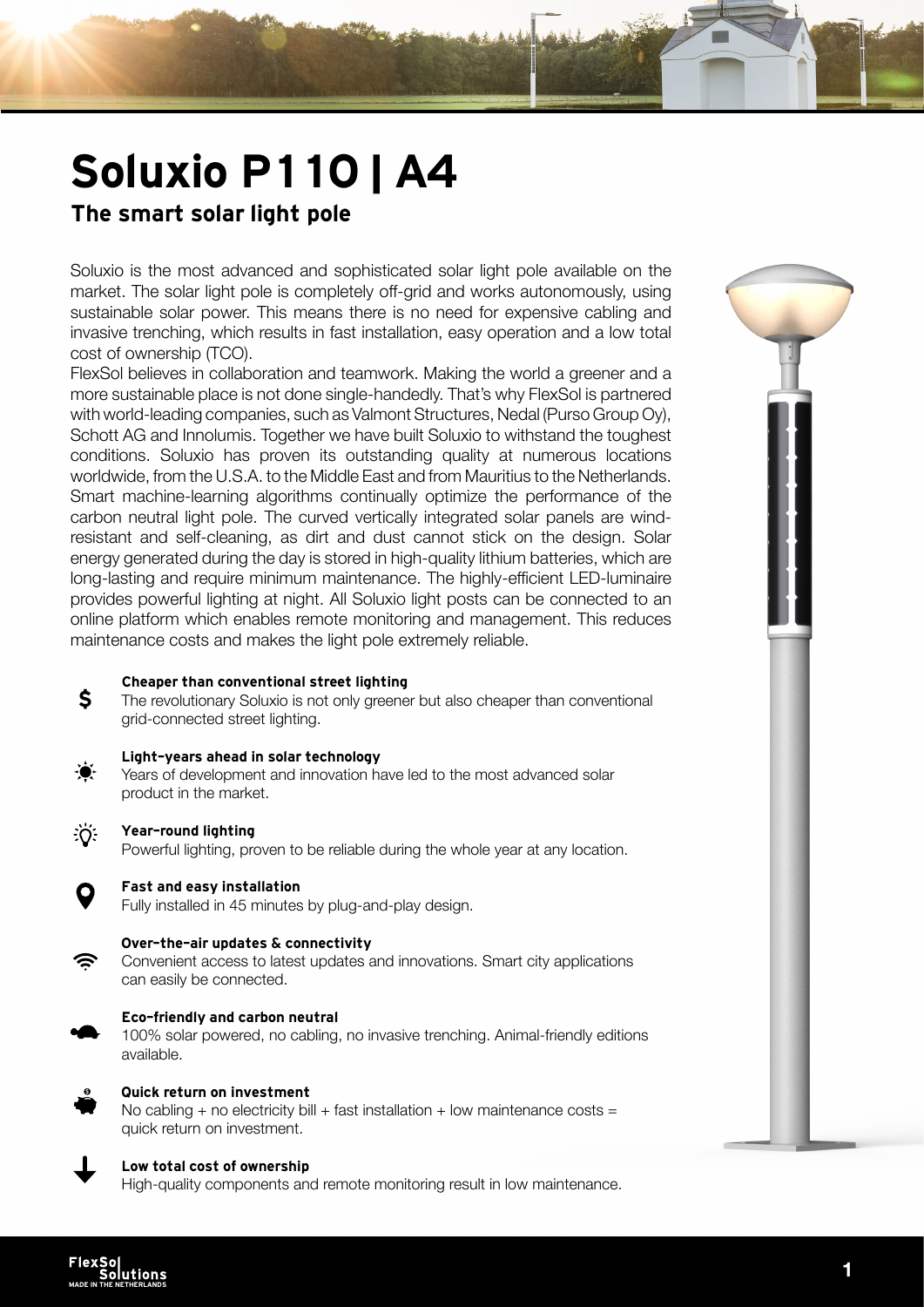| Product specifications                       |                                                                 |  |
|----------------------------------------------|-----------------------------------------------------------------|--|
| Product name                                 | Soluxio P110   A4                                               |  |
| Light pole height                            | 3,9 meter / 13 feet                                             |  |
| Foundation type                              | Base plate (Underground part optional)                          |  |
| Operating temperature                        | -20 to 60 oC                                                    |  |
| Column                                       |                                                                 |  |
| Column type                                  | A-Line                                                          |  |
| Column material                              | Blank Aluminum (Other colors available on request)              |  |
| Finish                                       | Natural (Powder coating or anodizing on request)                |  |
| Maintenance hatch                            | 600 x 100 mm                                                    |  |
| <b>FlexSol Solar Module</b>                  |                                                                 |  |
| Solar technology                             | Monocrystalline silicon solar cells                             |  |
| Amount of solar modules                      | 1 pcs                                                           |  |
| Cell efficiency                              | >23%                                                            |  |
| <b>Total power</b>                           | $>110$ Wp                                                       |  |
| Number of cells per module                   | 32 pcs                                                          |  |
| Number of strings per module                 | 4 strings                                                       |  |
| MPPT topology                                | Every string individually optimized for every individual module |  |
| Number of MPPT channels                      | 4 per solar module                                              |  |
| Front sheet material                         | Borosilicate glass                                              |  |
| Solar module backsheet colour                | White (optional black backsheet)                                |  |
| Dimensions per module                        | Ø 200 x 1110 mm                                                 |  |
| Weight per module                            | $\sim$ 7 kg                                                     |  |
| <b>FlexSol Battery</b>                       |                                                                 |  |
| Battery technology                           | Lithium (NMC)                                                   |  |
| Battery capacity                             | 800 Wh                                                          |  |
| Battery voltage                              | 14,88 Vdc (4S1P)                                                |  |
| <b>Battery SoC window</b>                    | $15 \sim 95\%$                                                  |  |
| Turn around charge efficiency                | 99.5%                                                           |  |
| Service life                                 | $~10$ years                                                     |  |
| Operating temperature                        | $-20$ to 60 oC                                                  |  |
| Enclosure                                    | Integrated in FlexSol Control Unit enclosure                    |  |
| <b>FlexSol Control Electronics</b>           |                                                                 |  |
| Battery Management System (BMS)              | Integrated 4-cell monitoring and balancing                      |  |
| Control Electronics temperature and humidity | Integrated temperature sensor on-board lithium pack             |  |
| monitoring                                   | Integrated temperature sensor on-board electronics              |  |
|                                              | Integrated humidity sensor on-board electronics                 |  |
| LED driver type                              | Integrated high-efficiency DC LED driver                        |  |
| max. drive voltage                           | $\sim 60$ Vdc                                                   |  |
| max. drive current                           | $\sim$ 1500 mA                                                  |  |
| nominal power                                | $\sim 50$ W                                                     |  |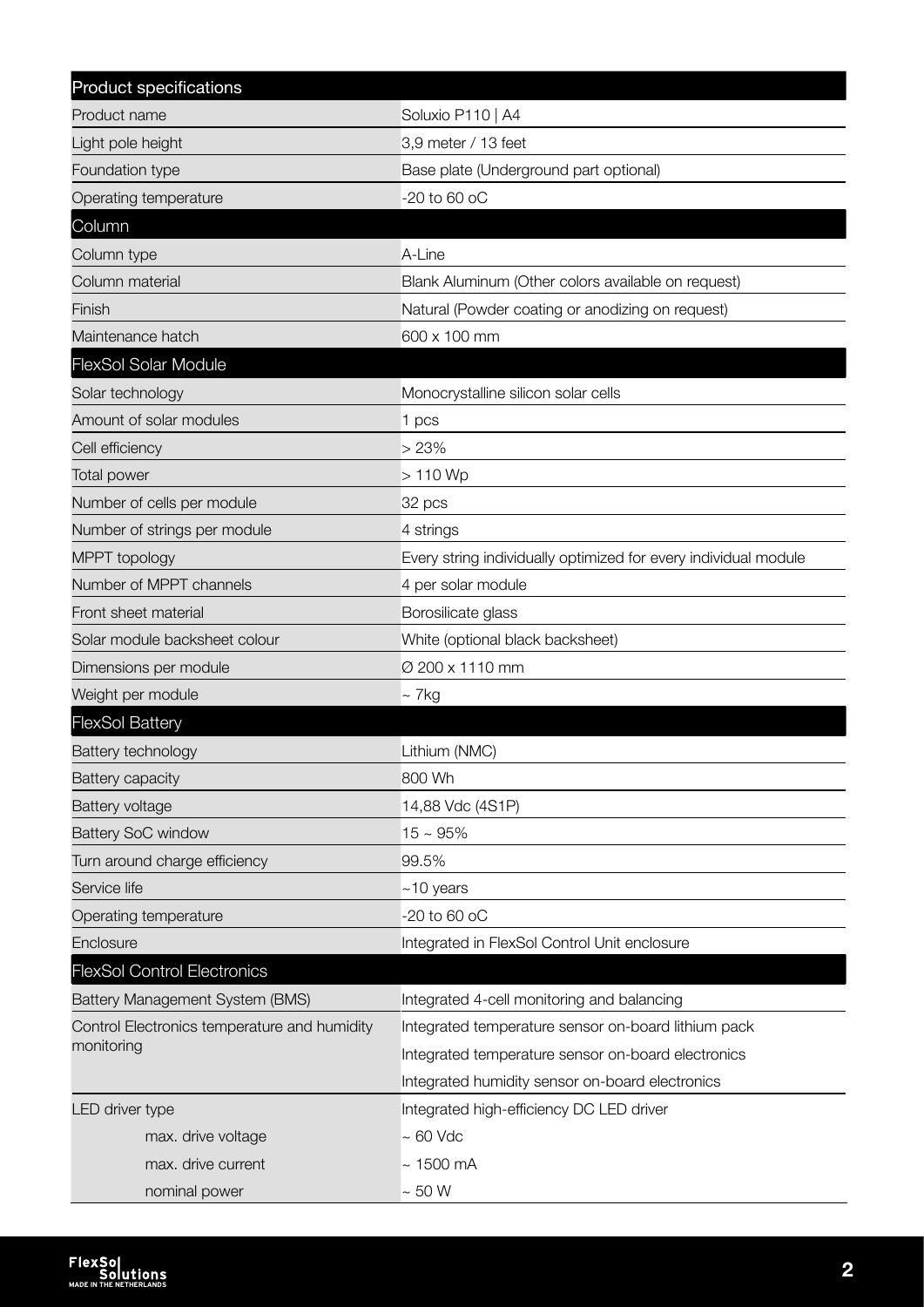| On-board mobile communication             | <b>GSM</b><br>(EGPRS 850/900/1800/1900MHz)                      |  |
|-------------------------------------------|-----------------------------------------------------------------|--|
|                                           | LTE-M<br>(B1/B2/B3/B4/B5/B8/B12/B13/B18/B19/B20/B26/B28)        |  |
|                                           | LTE-NB1 (B1/B2/B3/B4/B5/B8/B12/B13/B18/B19/B20/B26/B28/<br>B39) |  |
| Encryption                                | <b>TLS 1.2</b>                                                  |  |
| SIM card slot                             | Standard SIM, 2FF, 25 x 15 x 0.76 mm                            |  |
| Included SIM card                         | Global M2M                                                      |  |
| Global Navigation Satellite System (GNSS) | GPS, BeiDou, Galileo, GLONASS, QZSS                             |  |
| MPPT communication                        | <b>RS-485</b>                                                   |  |
| Over-the-Cable updateable                 | Yes (USB-programming device optional)                           |  |
| Over-the-Air updateable                   | Yes [1]                                                         |  |
| Remote monitoring and configuring         | Yes [1]                                                         |  |
| Time and date                             | Astronomical clock                                              |  |
| Lighting scheme                           | Automatic adaption to sunset and sunrise                        |  |
| Dimming scheme                            | Seasonal Dynamic Dimming                                        |  |
| Smart city ready                          | Yes                                                             |  |
| Enclosure                                 | Integrated in FlexSol Control Unit enclosure                    |  |
| Service plan [2]                          | 2 years included                                                |  |
| <b>FlexSol Control Unit enclosure</b>     |                                                                 |  |
| Enclosure content                         | <b>FlexSol Control Electronics</b>                              |  |
|                                           | <b>FlexSol Battery</b>                                          |  |
| Location                                  | In pole                                                         |  |
| <b>Material</b>                           | Aluminum                                                        |  |
| Finishing                                 | <b>Black anodised</b>                                           |  |
| Ingress protection                        | IP <sub>66</sub>                                                |  |
| Enclosure mounting                        | Lock secured (2 keys included)                                  |  |
| Weight                                    | $~\sim 6$ kg                                                    |  |
| Lighting                                  |                                                                 |  |
| <b>LED</b> luminaire                      | Innolumis Ariane                                                |  |
| Lighting scheme                           | Automatic adaption to sunset and sunrise                        |  |
| Dimming scheme                            | Seasonal Dynamic Dimming                                        |  |
| Luminaire max. power                      | from 10 W to max. 36 W                                          |  |
| Color temperature                         | 3000K, 4000K, 5000K, Golden Orange, BAT light                   |  |
| Cabling                                   |                                                                 |  |
| Cable types                               | Solar extension cable<br>$(1 \text{ pcs})$                      |  |
|                                           | Luminaire cable<br>$(1 \text{ pcs})$                            |  |
|                                           | Luminaire extension cable<br>$(1 \text{ pcs})$                  |  |
|                                           | 1x FlexSol Control Unit Breakout cable (35-pin)                 |  |
| Material                                  | Thermoplastic polyurethane (TPU)                                |  |
| Cores                                     | 4 Cores, 16 AWG                                                 |  |
| Connectors                                | Stainless steel M12 connectors                                  |  |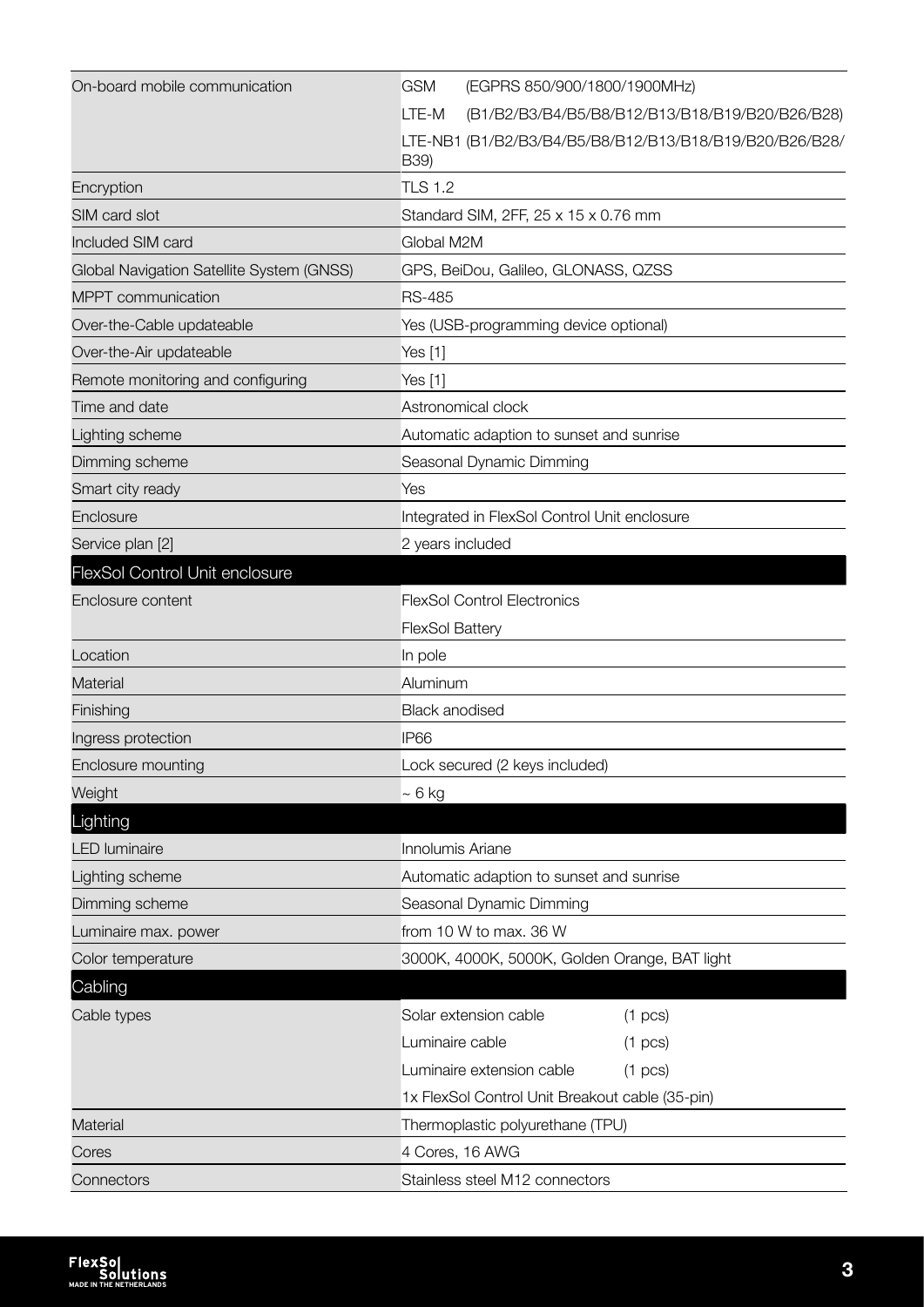| Coding / Labelling | All cables coded and labelled             |
|--------------------|-------------------------------------------|
| Packaging          |                                           |
| Packages           | 2 pcs                                     |
| <b>Dimensions</b>  | Package 1: 370 x 50 x 50 cm               |
|                    | Package 2: 120 x 80 x 100 cm              |
| Weight             | Package 1: $\sim$ 40 kg (gross)           |
|                    | Package $2: \sim 60$ kg (gross)           |
| Security           | Package 1: N/A                            |
|                    | Package 2: Security seals; void if broken |

[1] Included in service plan

[2] The service plan includes: dataplan, updates, updates and over-the-air-features (e.g. remote monitoring and remote management)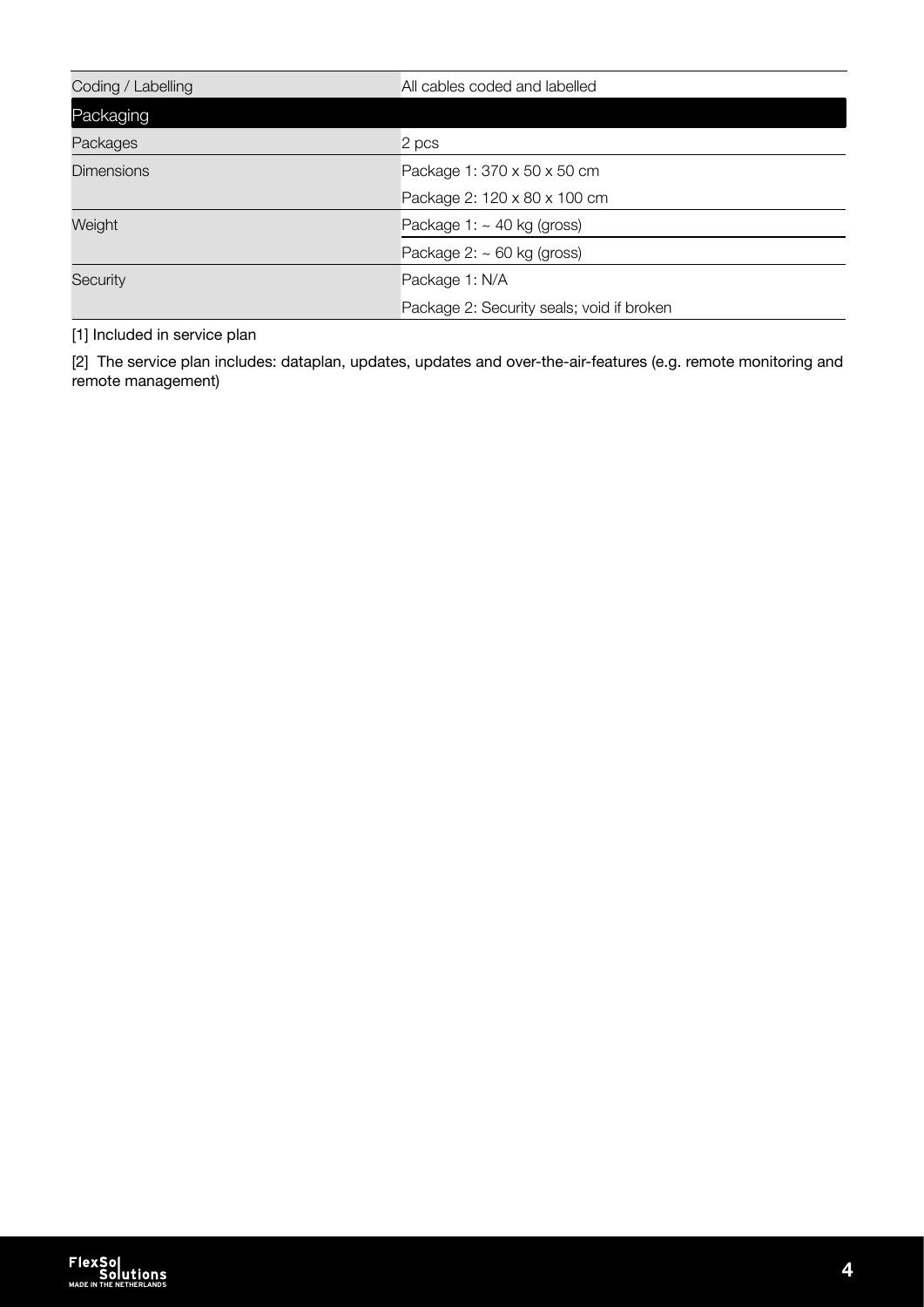# Soluxio P110 | A4 Dimensions



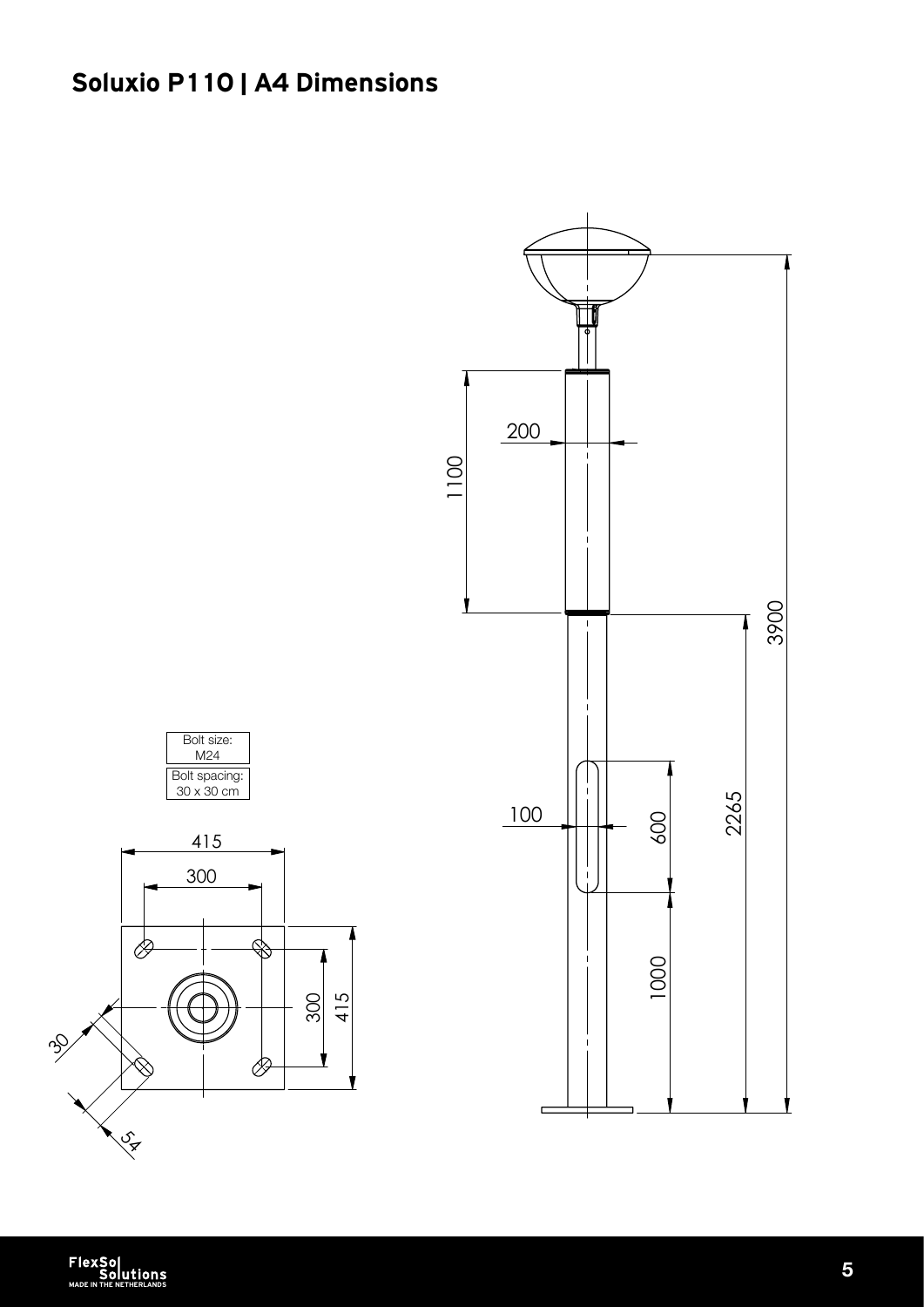Innolumis Ariane Luminaire

FlexSol is partnered with renowned luminaire manufacturer Innolumis in order to provide you the latest and most innovative LED luminaires available. For more information,

| <b>Specifications</b>      |                                                  |
|----------------------------|--------------------------------------------------|
| <b>LED</b> quantity        | 32 pcs                                           |
| Rated power                | from 10 W to max, 36 W                           |
| Lighting scheme            | Automatic adaption to sunset and<br>sunrise      |
| Dimming scheme             | Seasonal Dynamic Dimming                         |
| Material pole mounting     | Aluminum (powder coated)                         |
| Material top cover         | UV-stabilized PC                                 |
| Material light window      | UV-stabilized PC, clear or frosted               |
| Color temperature          | 3000K, 4000K, 5000K, Golden<br>Orange, BAT light |
| Light profiles             | Area, medium, narrow, wide                       |
| Impact rating              | <b>IK10</b>                                      |
| Protection grade           | IP66                                             |
| I FD life time             | 100.000 h                                        |
| Installation pipe diameter | 60 mm                                            |
| Weight                     | 7.9kg                                            |





#### $2.5$  $6.3$  $6.3$  $7.1$  $7.1$  $-3.3$   $4.0 - 5.6$  $(4.8)$  $= 3.3$  $7.9<sup>1</sup>$  $\overline{7.9}$  $5,00 \; m$  $\frac{8.6}{9.4}$  $8.6$ 9.4  $25.00 m$

Horizontal illumination (lux) Lightpoint height: 3.8 m Light pole distance: 25 m Lumimaire power: 18W

Installation example

# Innolumis